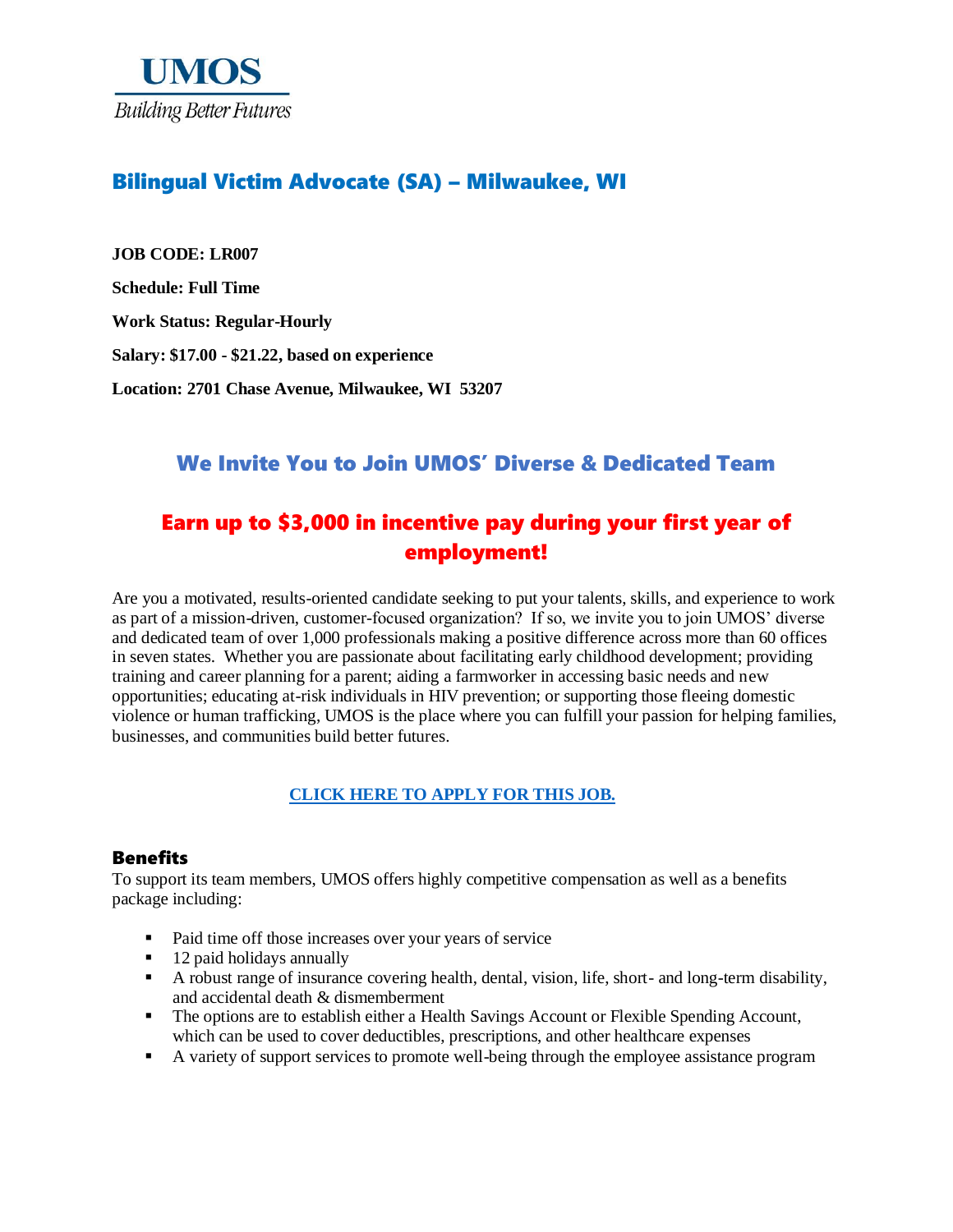

Exterment plan options, including  $401(k)$  and Roth IRA, allowing you to make pre-tax or aftertax contributions. For those participating in the 401(k) Retirement Plan, UMOS annually contributes at least 3% of employees' eligible compensation

### Diversity & Equal Opportunity

UMOS is proud to be an Equal Opportunity Employer, and encourages qualified candidates of all backgrounds to apply, irrespective of race, ethnicity, color, religion, sex, national origin, sexual orientation, marital status, disability, age, parental status, and military service, or any other status protected by federal, state, or local law. In fact, 78% of senior management positions are held by people of color and women.

## Make a difference in someone's life! Support at risk individuals in

#### our community.

The Bilingual Sexual Assault (SA) Advocate will provide direct advocacy services to victims and individuals impacted by sexual assault. The Bilingual SA Advocate will perform assessments to determine service needs and collaborate/coordinate services with other key agencies to ensure safety, support, resources and independence for the participants.

### Primary Responsibilities:

- 1. Provide crisis intervention, conduct safety planning and assist SA victims secure resources to increase safety.
- 2. Accompany victims in need of medical intervention to the Aurora Sexual Assault Treatment Center and/or other healthcare facilities.
- 3. Assist victims with reporting incidents of violence to local law enforcement, district attorney's office and/or other legal authorities.
- 4. Participate in the civil and criminal trial aspects of the crime and provides education, accompaniment and support during judicial process.
- 5. Conduct safety planning and assist victims secure resources to increase safety
- 6. Develop and maintain a case management process that ensures all program requirements are documented and maintained in the required manner.
- 7. Conduct follow-up contact on an individual basis with assigned crime victims, various community services, law enforcement and district attorney's office.
- 8. Provides information about restraining orders, criminal court, immigration legal remedies, and other legal procedures.
- 9. Collaborate with community health providers, social service agencies, religious community and other providers that serve victims, including participating in committees and task forces, as assigned.
- 10. Continuously monitor participant progress throughout the duration of services.
- 11. Provide transportation as needed for clients with transportation barriers.
- 12. Conduct reviews, monitor and analyze project performance and prepare program efficiency reports.